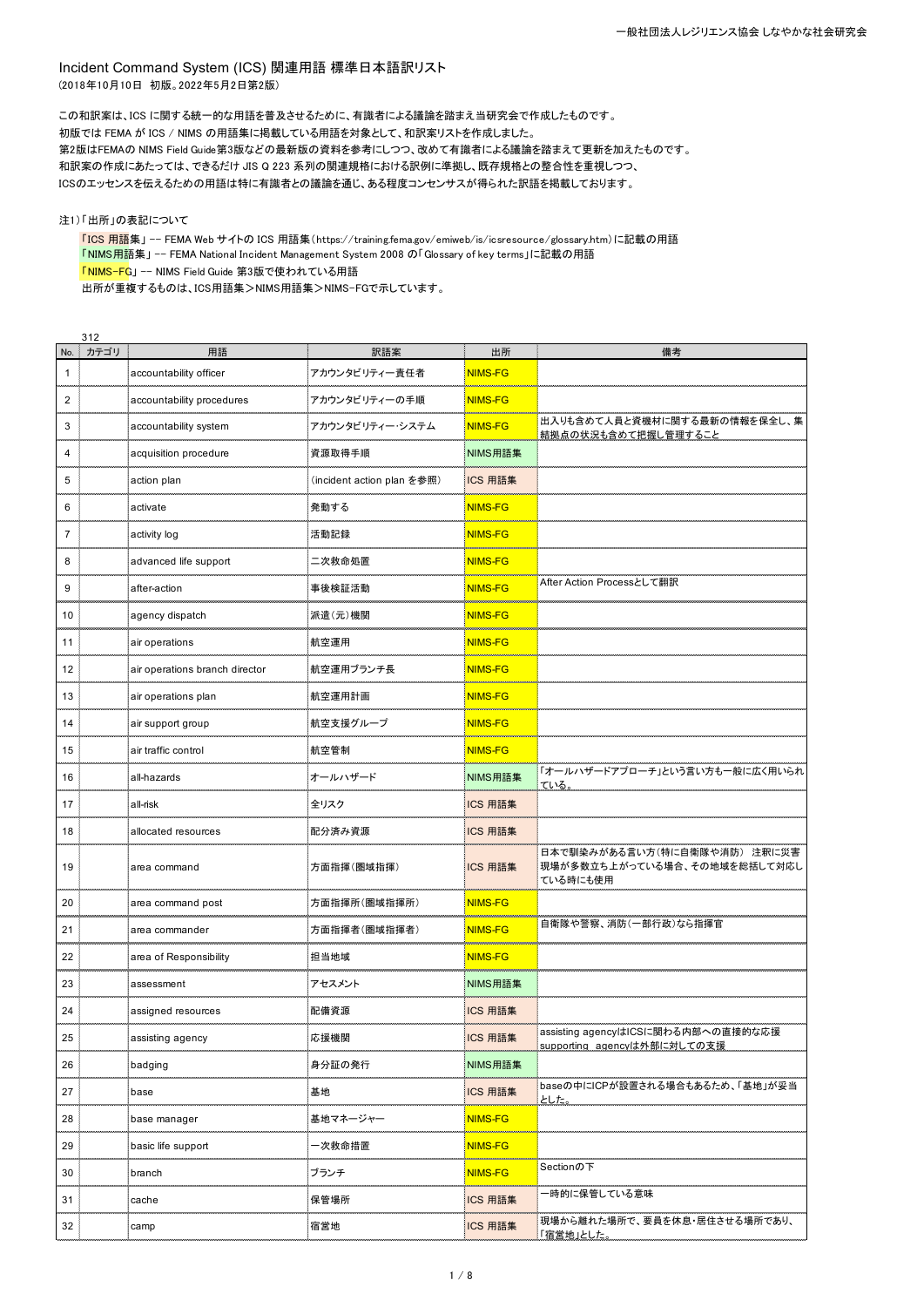|    | No. カテゴリ | 用語                                             | 訳語案                                  | 出所             | 備考                                                                                                                  |
|----|----------|------------------------------------------------|--------------------------------------|----------------|---------------------------------------------------------------------------------------------------------------------|
| 33 |          | camp manager                                   | 宿営地マネージャー                            | <b>NIMS-FG</b> |                                                                                                                     |
| 34 |          | certifying personnel                           | 認証権者                                 | NIMS用語集        |                                                                                                                     |
| 35 |          | chain of command                               | 指揮命令系統                               | ICS 用語集        |                                                                                                                     |
| 36 |          | check-in                                       | チェックイン                               | ICS 用語集        |                                                                                                                     |
| 37 |          | chemical, biological, radiological,<br>nuclear | <b>CBRN</b>                          | <b>NIMS-FG</b> | 化学 ·生物 ·放射性物質 ·核 の事案のこと                                                                                             |
| 38 |          | chief                                          | 文章に合わせて、長か責任者などに<br>合わせる その前にしっかりそれぞ | <b>NIMS-FG</b> |                                                                                                                     |
| 39 |          | clear text                                     | 平文                                   | ICS 用語集        |                                                                                                                     |
| 40 |          | command                                        | 指揮                                   | ICS 用語集        |                                                                                                                     |
| 41 |          | command center                                 | 指揮センター                               | <b>NIMS-FG</b> |                                                                                                                     |
| 42 |          | command post                                   | 現場指揮所                                | ICS 用語集        | incident command post と同義                                                                                           |
| 43 |          | command staff                                  | 指揮者付スタッフ                             | <b>NIMS-FG</b> | スタッフは意思決定会議で指揮者を補佐している職員であり(自<br>衛隊では幕僚)、指揮者付スタッフは指揮者を支える3人の<br>Officerを指す                                          |
| 44 |          | common operating picture                       | 統一された状況認識                            | NIMS-FG        | 地図や表などを用いながら、状況を共通認識化していく                                                                                           |
| 45 |          | common operational picture                     | 統一された状況認識                            | NIMS用語集        | 事象~時系列<br>対応~目標、戦略、戦術、計画、アクション、リアクショ<br>空間情報~地理、地形、気象<br>組織体制~戦力、資源、配置<br>に加えて「状況判断」及び「意思決定」を加味したものが<br>反映されるべきである。 |
| 46 |          | common terminology                             | 共通用語                                 | NIMS用語集        |                                                                                                                     |
| 47 |          | communications unit                            | 通信ユニット                               | ICS 用語集        |                                                                                                                     |
| 48 |          | communications unit leader                     | 通信ユニット長                              | <b>NIMS-FG</b> |                                                                                                                     |
| 49 |          | communications/dispatch center                 | 通信/指令センター                            | NIMS用語集        | 110/119などの指令センターに相当                                                                                                 |
| 50 |          | compacts                                       | 協定                                   | ICS 用語集        |                                                                                                                     |
| 51 |          | compensation                                   | 補償                                   | NIMS-FG        |                                                                                                                     |
| 52 |          | compensation/claims unit                       | 補償/請求ユニット                            | ICS 用語集        |                                                                                                                     |
| 53 |          | compensation/claims unit leader                | 補償/請求ユニット長                           | <b>NIMS-FG</b> |                                                                                                                     |
| 54 |          | comunications/dispatch center                  | 通信/派遣・配備センター                         | <b>NIMS-FG</b> | 人や物資の派遣配備をする                                                                                                        |
| 55 |          | contingency plan                               | コンティンジェンシー プラン                       | NIMS-FG        | 偶発的な被害拡大時の緊急事態の事前に準備された対応計画                                                                                         |
| 56 |          | continuity of government (COG)                 | 政府の継続性                               | NIMS用語集        |                                                                                                                     |
| 57 |          | continuity of operations (COOP)                | 活動の継続性                               | NIMS用語集        |                                                                                                                     |
| 58 |          | control                                        | 統制                                   | <b>NIMS-FG</b> |                                                                                                                     |
| 59 |          | control zones                                  | 統制区域                                 | NIMS-FG        |                                                                                                                     |
| 60 |          | coordinate                                     | 連携する                                 | NIMS用語集        |                                                                                                                     |
| 61 |          | coordination                                   | 連携                                   | ICS 用語集        |                                                                                                                     |
| 62 |          | coordination center                            | 連携本部                                 | ICS 用語集        |                                                                                                                     |
| 63 |          | corrective action                              | 是正措置                                 | NIMS用語集        |                                                                                                                     |
| 64 |          | cost sharing agreements                        | 経費分担協定                               | ICS 用語集        |                                                                                                                     |
| 65 |          | cost unit                                      | 経費ユニット                               | ICS 用語集        | 予実の管理も含む                                                                                                            |
| 66 |          | cost unit leade                                | 経費ユニット長                              | <b>NIMS-FG</b> |                                                                                                                     |
| 67 |          | credentialing                                  | 資格証明                                 | NIMS用語集        |                                                                                                                     |
| 68 |          | crew                                           | 隊員                                   | ICS 用語集        |                                                                                                                     |
| 69 |          | crisis communications                          | クライシスコミュニケーション                       | <b>NIMS-FG</b> |                                                                                                                     |
| 70 |          | critical incident stress management            | 緊急事態ストレスマネジメント                       | <b>NIMS-FG</b> |                                                                                                                     |
| 71 |          | critical infrastructure                        | 重要インフラ                               | NIMS用語集        |                                                                                                                     |
| 72 |          | debrief                                        | 事後報告を受ける か 事後報告す<br>る か 事後報告         | NIMS-FG        | 文脈で判断、活動後の簡易的な報告会                                                                                                   |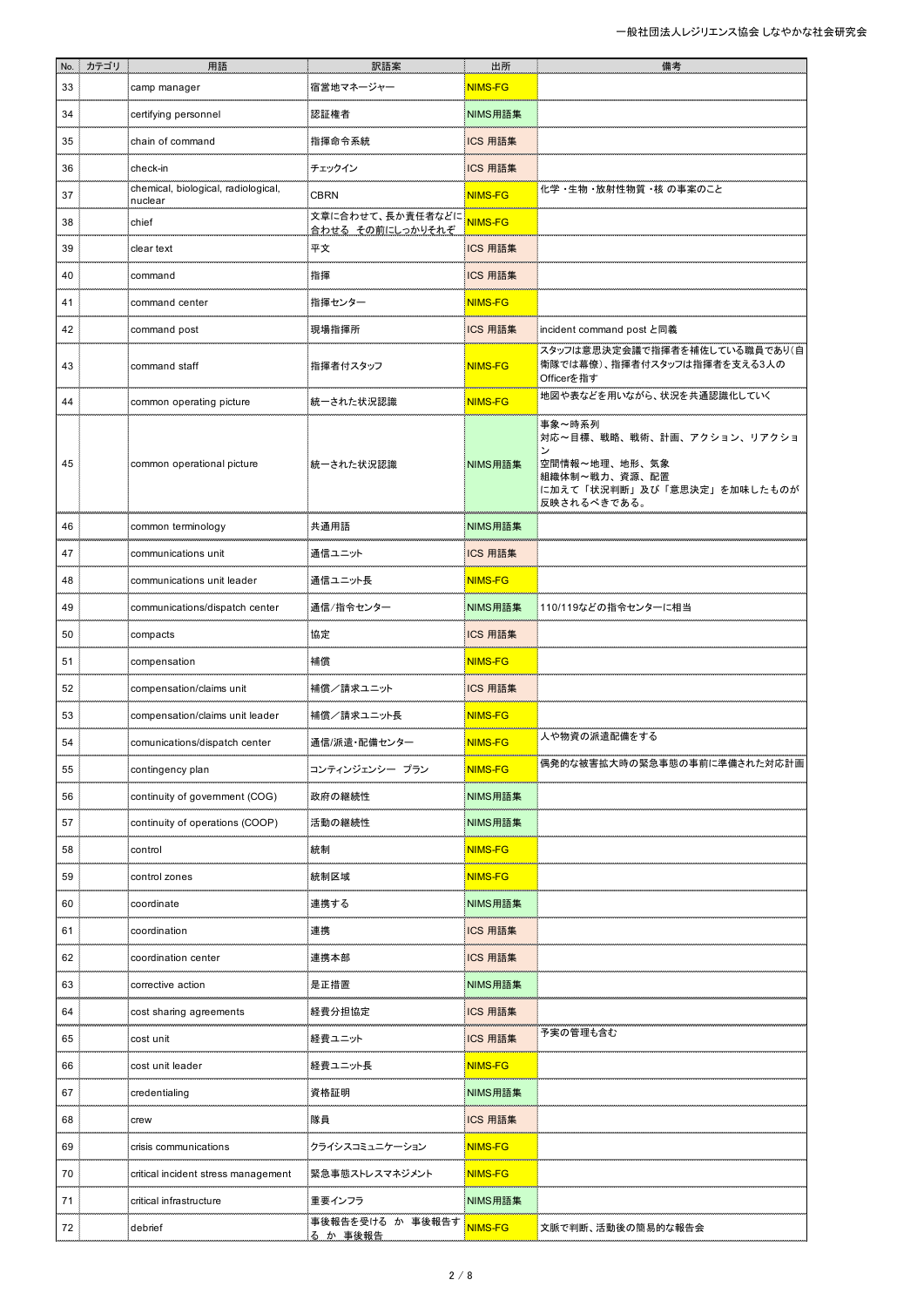| No.              | … カテゴリ | 用語                                                | 訳語案                     | 出所             | 備考                                         |
|------------------|--------|---------------------------------------------------|-------------------------|----------------|--------------------------------------------|
| 73               |        | delegation of authority                           | 権限の委譲                   | ICS 用語集        |                                            |
| 74               |        | demobilization                                    | 動員解除                    | NIMS用語集        | 動員された状態から平時の状態に戻す                          |
| 75               |        | demobilization unit                               | 動員解除ユニット                | ICS 用語集        |                                            |
| 76               |        | demobilization unit leader                        | 動員解除ユニット長               | NIMS-FG        |                                            |
| 77               |        | department operations center (DOC)                | (省庁機関等)緊急事態対策本部         | NIMS用語集        | specified to a single department or agency |
| 78               |        | deputy                                            | 副                       | NIMS-FG        | コマンド セクション ブランチディレクター の3つの階層で使<br>用される     |
| 79               |        | deputy incident commander                         | 副現場指揮者                  | <b>NIMS-FG</b> |                                            |
| 80               |        | director                                          | (そのブランチにおける)長           | NIMS-FG        | ブランチで使用される                                 |
| 81               |        | disaster medical assistance team                  | 災害派遣医療チーム               | <b>NIMS-FG</b> |                                            |
| 82               |        | disaster mortuary operational<br>response team    | 災害時ご遺体・ご遺族対応チーム         | <b>NIMS-FG</b> |                                            |
| 83               |        | dispatch                                          | 派遣 配備                   | ICS 用語集        | 指令にするか要検討                                  |
| 84               |        | dispatch center                                   | 派遣・配備センター               | ICS 用語集        |                                            |
| 85               |        | display processor                                 | 情報図解表示担当者               | <b>NIMS-FG</b> | https://www.nwcg.gov/positions/dpro        |
| 86               |        | disposition                                       | 移送                      | <b>NIMS-FG</b> |                                            |
| 87               |        | division                                          | ディビジョン                  | NIMS-FG        | ブランチの下の組織のこと                               |
| 88               |        | division/group supervisor                         | (ブランチの下やグループの組織)        | <b>NIMS-FG</b> |                                            |
| 89               |        | documentation unit                                | 文書ユニット                  | ICS 用語集        |                                            |
| 90               |        | documentation unit leader                         | 文書ユニット長                 | NIMS-FG        |                                            |
| 91               |        | emergency                                         | 緊急事態                    | ICS 用語集        |                                            |
| 92               |        | emergency management                              | 緊急事態マネジメント              | <b>NIMS-FG</b> |                                            |
| 93               |        | emergency management assistance<br>compact (EMAC) | 緊急事態マネジメント支援協定          | NIMS用語集        |                                            |
| 94               |        | emergency management committees                   | 緊急事態マネジメント委員会           | <b>NIMS-FG</b> |                                            |
| 95               |        | emergency management<br>coordinator/director      | 緊急事態連携マネジメント担当者/<br>責任者 | ICS 用語集        |                                            |
| 96               |        | emergency management/response<br>personnel        | 緊急事態マネジメント/対応要員         | NIMS用語集        |                                            |
| 97               |        | emergency medical services                        | 救急医療サービス                | <b>NIMS-FG</b> |                                            |
| 98               |        | emergency medical technician                      | 救急救命士                   | NIMS-FG        | アメリカでは4つのレベルに分かれるが上から3番目のレベルの<br>隊員        |
| 99               |        | emergency operations center (EOC)                 | 緊急事態対策本部                | ICS 用語集        |                                            |
| 100              |        | emergency operations plan (EOP)                   | 緊急事態対応計画                | ICS 用語集        |                                            |
| 101              |        | emergency public information                      | 緊急時公開情報                 | NIMS用語集        |                                            |
| 102 <sub>1</sub> |        | emergency response                                | 緊急事態対応                  | <b>NIMS-FG</b> |                                            |
| 103              |        | equipment manager                                 | 資機材マネージャー               | <b>NIMS-FG</b> |                                            |
| 104.             |        | <b>Equipment Time Recorder</b>                    | 資機材の時間管理者               | <b>NIMS-FG</b> |                                            |
| 105              |        | evacuation                                        | 避難                      | NIMS用語集        |                                            |
| 106              |        | event                                             | 事象                      | ICS 用語集        |                                            |
| 107              |        | executive                                         | 幹部                      | <b>NIMS-FG</b> |                                            |
| 108              |        | exercise                                          | 演習                      | <b>NIMS-FG</b> |                                            |
| 109              |        | facilities                                        | 施設                      | <b>NIMS-FG</b> |                                            |
| 110              |        | facilities unit                                   | 施設ユニット                  | ICS 用語集        |                                            |
| 111              |        | facilities unit leader                            | 施設ユニット長                 | <b>NIMS-FG</b> |                                            |
| 112.             |        | field observers                                   | 現場監視者                   | <b>NIMS-FG</b> |                                            |
| 113.             |        | field operations guide                            | 現場活動ガイド                 | ICS 用語集        |                                            |
| 114.             |        | finance section chief                             | 財務部門長                   | <b>NIMS-FG</b> |                                            |
| 115              |        | finance/administration section                    | 財務・総務部門                 | ICS 用語集        |                                            |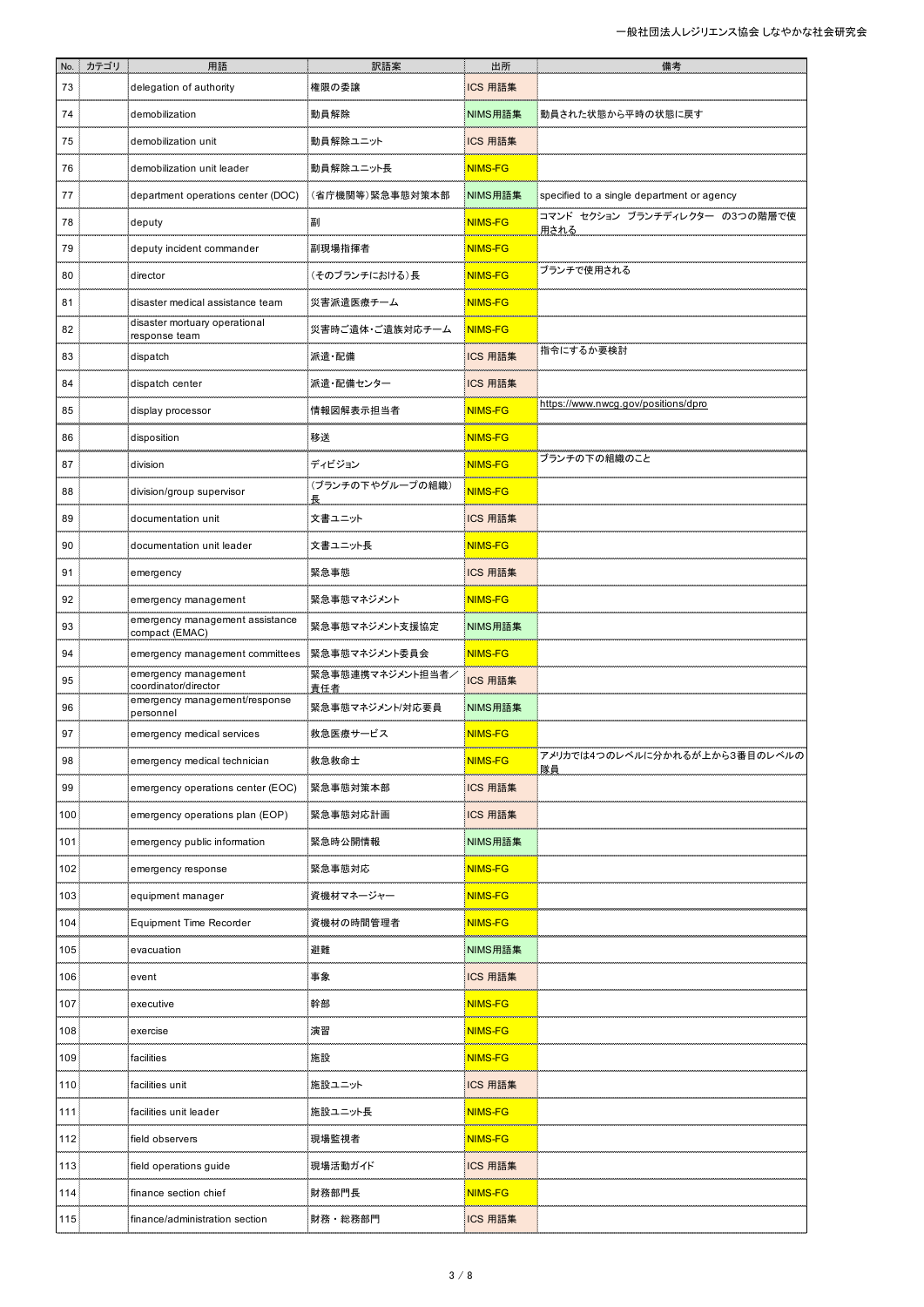|                  | No. カテゴリ | 用語                                     | 訳語案              | 出所             | 備考                                                                                        |
|------------------|----------|----------------------------------------|------------------|----------------|-------------------------------------------------------------------------------------------|
| 116              |          | food unit                              | 食料ユニット           | ICS 用語集        |                                                                                           |
| 117              |          | food unit leader                       | 食料ユニット長          | NIMS-FG        |                                                                                           |
| 118              |          | forensic group                         | 法科学グループ          | <b>NIMS-FG</b> | 犯罪などが考えれる場合、インテリジェンス部門の下に設置さ<br>れ、情報を収集する犯罪科学をするグループ                                      |
| 119              |          | forensic group leader                  | 法科学グループ長         | <b>NIMS-FG</b> |                                                                                           |
| 120              |          | functional agencies                    | 実務機関             | <b>NIMS-FG</b> |                                                                                           |
| 121              |          | functional exercise                    | 要素訓練(要素演習)       | <b>NIMS-FG</b> |                                                                                           |
| 122              |          | fusion center                          | 合同センター           | <b>NIMS-FG</b> | 「インテリジェンスに特化した関係者の合同                                                                      |
| 123.             |          | general staff                          | 総合スタッフ           | <b>NIMS-FG</b> | スタッフは意思決定会議で指揮者を補佐している職員であり(自<br> 衛隊では幕僚)、総合スタッフは四部門の部門長を指す<br>総合スタッフは運用面と支援面のそれぞれの責任者である |
| 124              |          | geographic information system          | 地理情報システム(GIS)    | <b>NIMS-FG</b> | 地理空間情報を取り扱うシステム                                                                           |
| 125              |          | ground support unit                    | 陸上輸送支援ユニット       | ICS 用語集        |                                                                                           |
| 126              |          | ground support unit leader             | 陸上輸送支援ユニット長      | <b>NIMS-FG</b> |                                                                                           |
| 127              |          | group                                  | グループ             | NIMS-FG        | ブランチの下のレベル、Divisionと同じレベル                                                                 |
| 128              |          | hazard                                 | ハザード             | ICS 用語集        |                                                                                           |
| 129              |          | hazardous materials                    | 危険物質(有害物質)       | <b>NIMS-FG</b> |                                                                                           |
| 130              |          | hazardous materials events             | 危険物災害(事故)        | <b>NIMS-FG</b> | eventは事象で翻訳するが、ここでは災害や事故で翻訳する                                                             |
| 131              |          | HazMat                                 | 危険物質(有害物質)       | NIMS-FG        | hazardous materialsの略語                                                                    |
| 132              |          | hazmat response unit                   | 危険物災害対応ユニット      | <b>NIMS-FG</b> |                                                                                           |
| 133              |          | helibase                               | ヘリコプター基地         | ICS 用語集        | 法律上の区分として、給油施設などを備えたものが該当し、実<br>質的には空港となる。病院の屋上などで給油施設が備えられて<br>いるものも、法律上は「空港」という扱い。      |
| 134              |          | helispot                               | ヘリコプター臨時離着陸場     | ICS 用語集        | i地面に「H」と書いただけのような場所が該当する。                                                                 |
| 135              |          | hierarchy of command                   | 指揮階層構造           | ICS 用語集        |                                                                                           |
| 136              |          | home agency                            | 所属機関             | <b>NIMS-FG</b> |                                                                                           |
| 137              |          | identification and authentication      | 本人・組織の確認と認証      | <b>NIMS-FG</b> |                                                                                           |
| 138              |          | incident                               | インシデント           | ICS 用語集        |                                                                                           |
| 139              |          | incident action plan (IAP)             | 当面の対策計画          | ICS 用語集        | 対策立案周期(Planning-P で表される災害対策本部の活動サ<br>イクル)の中で都度作成される計画を指す。                                 |
| 140              |          | incident base                          | インシデント対応基地       | ICS 用語集        |                                                                                           |
| 141              |          | incident command                       | 指揮統制(現場指揮)       | NIMS用語集        | 全体の指揮 そのままだとインシデント指揮となる 全体は対<br>流、現場の活動は対処?Responseとの棲み分け?<br>実際にはそれぞれの組織にあった翻訳をする        |
| 142 <sup>°</sup> |          | incident command or unified<br>command | 指揮統制または統合指揮      | <b>NIMS-FG</b> |                                                                                           |
| 143              |          | incident command post (ICP)            | 現場指揮所            | ICS 用語集        | 必ず現場に置かれるもの。postはテンポラリな場所なので<br>「所」                                                       |
| 144              |          | incident command system (ICS)          | インシデント・コマンド・システム | ICS 用語集        | 教えて訳せず、カタカナ語のままとした。                                                                       |
| 145              |          | incident commander (IC)                | 指揮者(現場指揮者)       | ICS 用語集        | 但し、個々の組織の中で「災害対策本部長」など様々な名称が<br>使われると想定。                                                  |
| 146              |          | incident communications center         | 通信センター           | ICS 用語集        |                                                                                           |
| 147              |          | incident complex                       | 多発インシデント         | ICS 用語集        | 同じ場所で起こる独立のインシデント。因果関係のあるな<br>しには関係しない。                                                   |
| 148              |          | incident control operations            | 統制された現場活動        | <b>NIMS-FG</b> |                                                                                           |
| 149              |          | incident management                    | インシデントマネジメント     | NIMS用語集        |                                                                                           |
| 150.             |          | incident management team (IMT)         | インシデントマネジメントチーム  | ICS 用語集        |                                                                                           |
| 151              |          | incident objectives                    | インシデント対応目標       | ICS 用語集        |                                                                                           |
| 152              |          | incident operation                     | インシデント活動         | <b>NIMS-FG</b> |                                                                                           |
| 153              |          | incident response                      | インシデント対応         | <b>NIMS-FG</b> |                                                                                           |
| 154              |          | <b>Incident Situation Display</b>      | インシデント状況表示       | <b>NIMS-FG</b> |                                                                                           |
| 155              |          | incident support organization          | インシデント支援機関       | ICS 用語集        |                                                                                           |
| 156              |          | incident types                         | インシデントの種類        | ICS 用語集        |                                                                                           |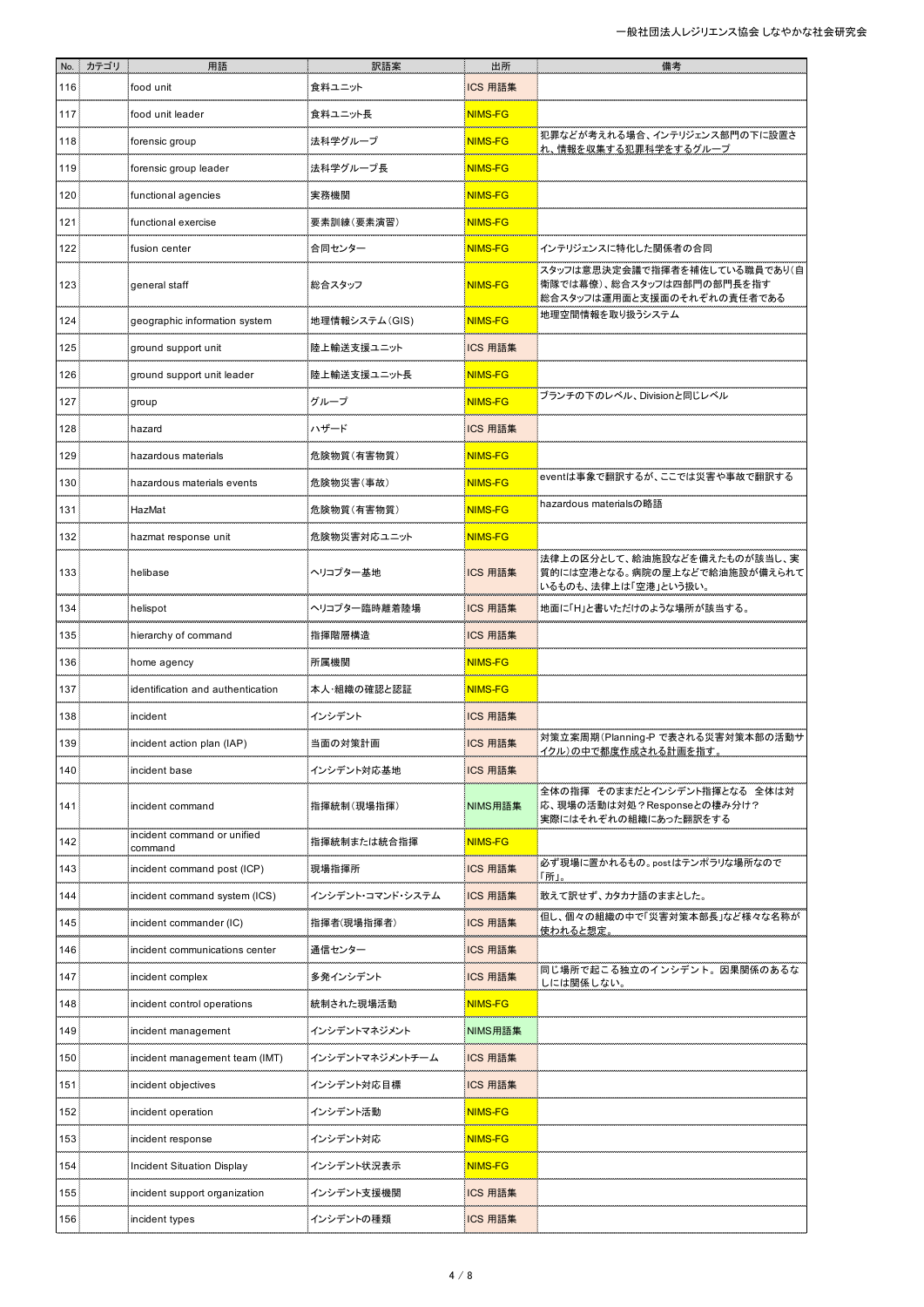|      | No. カテゴリ | 用語                                       | 訳語案            | 出所             | 備考                                                           |
|------|----------|------------------------------------------|----------------|----------------|--------------------------------------------------------------|
| 157. |          | incidents                                | インシデント         | NIMS-FG        |                                                              |
| 158  |          | information management                   | 情報マネジメント       | NIMS用語集        | manegementをマネジメントと翻訳する                                       |
| 159. |          | information technology specialist        | 情報技術専門家        | <b>NIMS-FG</b> |                                                              |
| 160  |          | initial action                           | 初動             | ICS 用語集        |                                                              |
| 161  |          | initial response                         | 初動対応           | ICS 用語集        |                                                              |
| 162. |          | integrated planning system               | 統合計画システム       | NIMS用語集        |                                                              |
| 163  |          | Intelligence and Investigation           | インテリジェンスおよび捜査  | <b>NIMS-FG</b> |                                                              |
| 164  |          | intelligence officer                     | インテリジェンス責任者    | ICS 用語集        | intelligenceは捜査を中心とした情報                                      |
| 165  |          | intelligence technical specialist        | インテリジェンス技術専門家  | <b>NIMS-FG</b> |                                                              |
| 166  |          | intelligence/investigations              | インテリジェンス/捜査    | NIMS用語集        |                                                              |
| 167  |          | investigative operations group           | 捜査実行グループ       | <b>NIMS-FG</b> |                                                              |
| 168  |          | investigative support group leader       | 捜査支援グループ長      | <b>NIMS-FG</b> |                                                              |
| 169  |          | job aid                                  | 作業手引き          | NIMS用語集        |                                                              |
| 170  |          | joint field office (JFO)                 | 統合現地事務所        | NIMS用語集        |                                                              |
| 171  |          | joint information center (JIC)           | 合同広報センター       | ICS 用語集        | joint unifiedの訳し分けが必要 自衛隊では統合                                |
| 172  |          | joint information system (JIS)           | 合同情報システム       | ICS 用語集        | 共同 協働 協同 共働 合同の意味合いを考える<br>1つの場<br>所に集結するため合同、その情報を集める仕組みのこと |
| 173. |          | landing zone                             | 着陸場所           | ICS 用語集        |                                                              |
| 174  |          | lead/task                                | 手かがりと作業        | NIMS-FG        |                                                              |
| 175  |          | letter of expectation                    | 委嘱状            | NIMS用語集        | 権限を委譲するときに出す書面                                               |
| 176  |          | liaison                                  | 連携機能           | ICS 用語集        |                                                              |
| 177  |          | liaison officer                          | 連携責任者          | ICS 用語集        |                                                              |
| 178  |          | local emergency planning committee       | 地域別緊急事態対応計画委員会 | NIMS-FG        |                                                              |
| 179  |          | local jurisdictions                      | 現地の管轄          | <b>NIMS-FG</b> | 現地を管轄する組織あるいは人                                               |
| 180  |          | logistics                                | 後方支援           | ICS 用語集        |                                                              |
| 181  |          | logistics section                        | 後方支援部門         | ICS 用語集        |                                                              |
| 182. |          | logistics section chief                  | 後方支援部門長        | <b>NIMS-FG</b> |                                                              |
| 183  |          | management by objectives                 | 目標による管理        | ICS 用語集        |                                                              |
| 184  |          | managers                                 | マネージャー         | <b>NIMS-FG</b> | レベルごとの役職の呼び名はカタカナ表記(ユニットリーダーの<br>補佐役の役職名)                    |
| 185  |          | mass fatality branch                     | 多数死傷者対応ブランチ    | <b>NIMS-FG</b> |                                                              |
| 186  |          | mass fatality management group           | 多数死傷者対応管理グループ  | NIMS-FG        | 科学捜査グループと同列                                                  |
| 187  |          | mass fatality management group<br>leader | 多数死傷者対応管理グループ長 | <b>NIMS-FG</b> |                                                              |
| 188  |          | medical supplies                         | 医療資機材          | NIMS-FG        |                                                              |
| 189  |          | medical unit                             | 医療ユニット         | ICS 用語集        |                                                              |
| 190  |          | medical unit leader                      | 医療ユニット長        | <b>NIMS-FG</b> |                                                              |
| 191  |          | message center                           | メッセージセンター      | ICS 用語集        |                                                              |
| 192  |          | missing persons group leader             | 行方不明者捜索グループ長   | NIMS-FG        |                                                              |
| 193  |          | mitigation                               | 軽減             | ICS 用語集        |                                                              |
| 194  |          | mobilization                             | 動員             | ICS 用語集        |                                                              |
| 195  |          | mobilization center                      | 動員センター         | ICS 用語集        |                                                              |
| 196  |          | mobilization guide                       | 動員ガイド          | NIMS用語集        |                                                              |
| 197  |          | multiagency coordination                 | 多機関連携          | ICS 用語集        |                                                              |
| 198  |          | multiagency coordination (MAC)<br>group  | 多機関連携グループ      | NIMS用語集        |                                                              |
| 199  |          | multiagency coordination system          | 多機関連携システム      | ICS 用語集        |                                                              |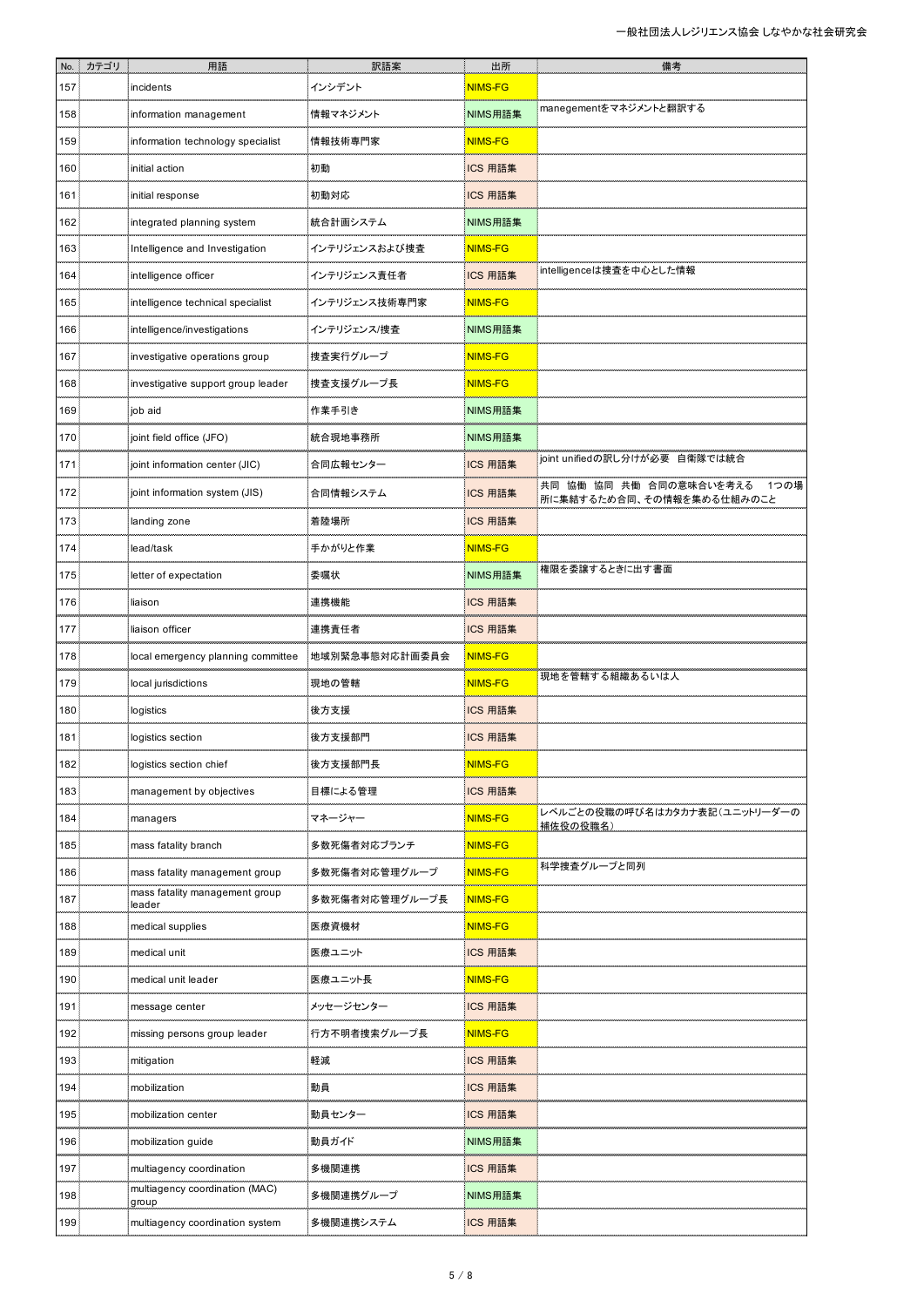| No.  | カテゴリ | 用語                                                    | 訳語案                    | 出所             | 備考                                                                         |
|------|------|-------------------------------------------------------|------------------------|----------------|----------------------------------------------------------------------------|
| 200  |      | multiagency incident                                  | 多機関対応インシデント            | ICS 用語集        |                                                                            |
| 201  |      | multijurisdictional incident                          | 複数の管轄にまたがるインシデント       | NIMS用語集        |                                                                            |
| 202  |      | mutual aid agreement                                  | 相互支援協定                 | ICS 用語集        |                                                                            |
| 203  |      | mutual aid agreements and/or<br>assistance agreements | 相互支援協定および/または援助<br>協定  | <b>NIMS-FG</b> |                                                                            |
| 204  |      | national essential function                           | 国家中枢機能                 | NIMS用語集        |                                                                            |
| 205  |      | national incident management system 米国国家事態管理システム      |                        | ICS 用語集        | 米国国家事態管理システム か インシデントをそのまま使用<br>するか                                        |
| 206  |      | national response framework                           | 米国国家対応枠組み              | NIMS用語集        | 枠組み or フレームワーク                                                             |
| 207  |      | nims integration center                               | NIMS統合センター             | <b>NIMS-FG</b> |                                                                            |
| 208  |      | officer                                               | オフィサー                  | ICS 用語集        | コマンドスタッフの役職                                                                |
| 209  |      | operational briefing                                  | 活動ブリーフィング              | <b>NIMS-FG</b> |                                                                            |
| 210  |      | operational objective                                 | 活動目標(業務目標)             | <b>NIMS-FG</b> |                                                                            |
| 211  |      | operational period                                    | 責任担当期間<br>(もしくは対策立案周期) | ICS 用語集        |                                                                            |
| 212  |      | operational planning                                  | 運用立案                   | <b>NIMS-FG</b> | 文章の前後で考慮(ingが付いた場合の議論)                                                     |
| 213  |      | operational planning cycle                            | 運用立案サイクル               | <b>NIMS-FG</b> | 文章の前後で考慮(ingが付いた場合の議論)<br>Plans are worthless, but planning is everything. |
| 214  |      | operations                                            | 事態対処                   | <b>NIMS-FG</b> |                                                                            |
| 215  |      | operations section                                    | 事態対処部門                 | ICS 用語集        |                                                                            |
| 216  |      | operations section chief                              | 事態対処部門長                | <b>NIMS-FG</b> |                                                                            |
| 217  |      | operations branch director                            | 事態対処ブランチ長              | <b>NIMS-FG</b> | ブランチは事態対処部門の下にできる組織の総称 そこでは責<br>任者はDirector                                |
| 218: |      | ordering manager                                      | 発注マネージャー               | <b>NIMS-FG</b> |                                                                            |
| 219  |      | out-of-service resources                              | 休止中の資源                 | ICS 用語集        |                                                                            |
| 220  |      | personal portable radio<br>communication equipment    | 個人用携帯無線機               | <b>NIMS-FG</b> |                                                                            |
| 221  |      | personal protective equipment                         | 個人防護具                  | <b>NIMS-FG</b> |                                                                            |
| 222  |      | personal responsibility                               | 個人の責任                  | NIMS用語集        | 任務を遂行するために与えられた個人の責任                                                       |
| 223  |      | personal time recorder                                | 個人活動時間記録者              | <b>NIMS-FG</b> |                                                                            |
| 224  |      | personnel accountability                              | 要員への責務(配置や処遇に関す        | NIMS用語集        |                                                                            |
| 225  |      | planning                                              | 対策立案                   | <b>NIMS-FG</b> |                                                                            |
| 226  |      | planning meeting                                      | 対策立案会議                 | ICS 用語集        | 対策立案周期の中で、当面の対策計画を立案するための会議                                                |
| 227  |      | planning section                                      | 対策立案部門                 | ICS 用語集        | planとplanningの意味の違いを明確にするため、「立案」を加<br>えている。                                |
| 228  |      | planning section chief                                | 対策立案部門長                | <b>NIMS-FG</b> |                                                                            |
| 229  |      | pollution report                                      | 汚染状況報告書                | <b>NIMS-FG</b> |                                                                            |
| 230  |      | pre-positioned resource                               | 事前に配置された資源             | NIMS用語集        |                                                                            |
| 231  |      | predelegation                                         | 事前委任                   | <b>NIMS-FG</b> |                                                                            |
| 232  |      | preparedness                                          | (緊急事態への)準備             | ICS 用語集        | 継続的な計画された準備                                                                |
| 233  |      | preparedness organizations                            | (緊急事態への)準備組織           | ICS 用語集        | 民間の小さな組織を含む、事前の調整を行う組織                                                     |
| 234  |      | primary case investigator                             | 主任捜査官                  | <b>NIMS-FG</b> |                                                                            |
| 235  |      | primary case supervisor                               | 主任捜査責任者                | <b>NIMS-FG</b> |                                                                            |
| 236  |      | primary mission essential functions                   | 最重要中枢機能                | NIMS用語集        |                                                                            |
| 237  |      | principals                                            | 当事者                    | <b>NIMS-FG</b> |                                                                            |
| 238  |      | private voluntary organization                        | 民間ボランティア組織             | <b>NIMS-FG</b> |                                                                            |
| 239  |      | procedures                                            | 手続き                    | <b>NIMS-FG</b> |                                                                            |
| 240  |      | procurement unit                                      | 調達ユニット                 | ICS 用語集        |                                                                            |
| 241  |      | procurement unit leader                               | 調達ユニット長                | <b>NIMS-FG</b> |                                                                            |
| 242: |      | protocols                                             | 手順(書)                  | NIMS用語集        |                                                                            |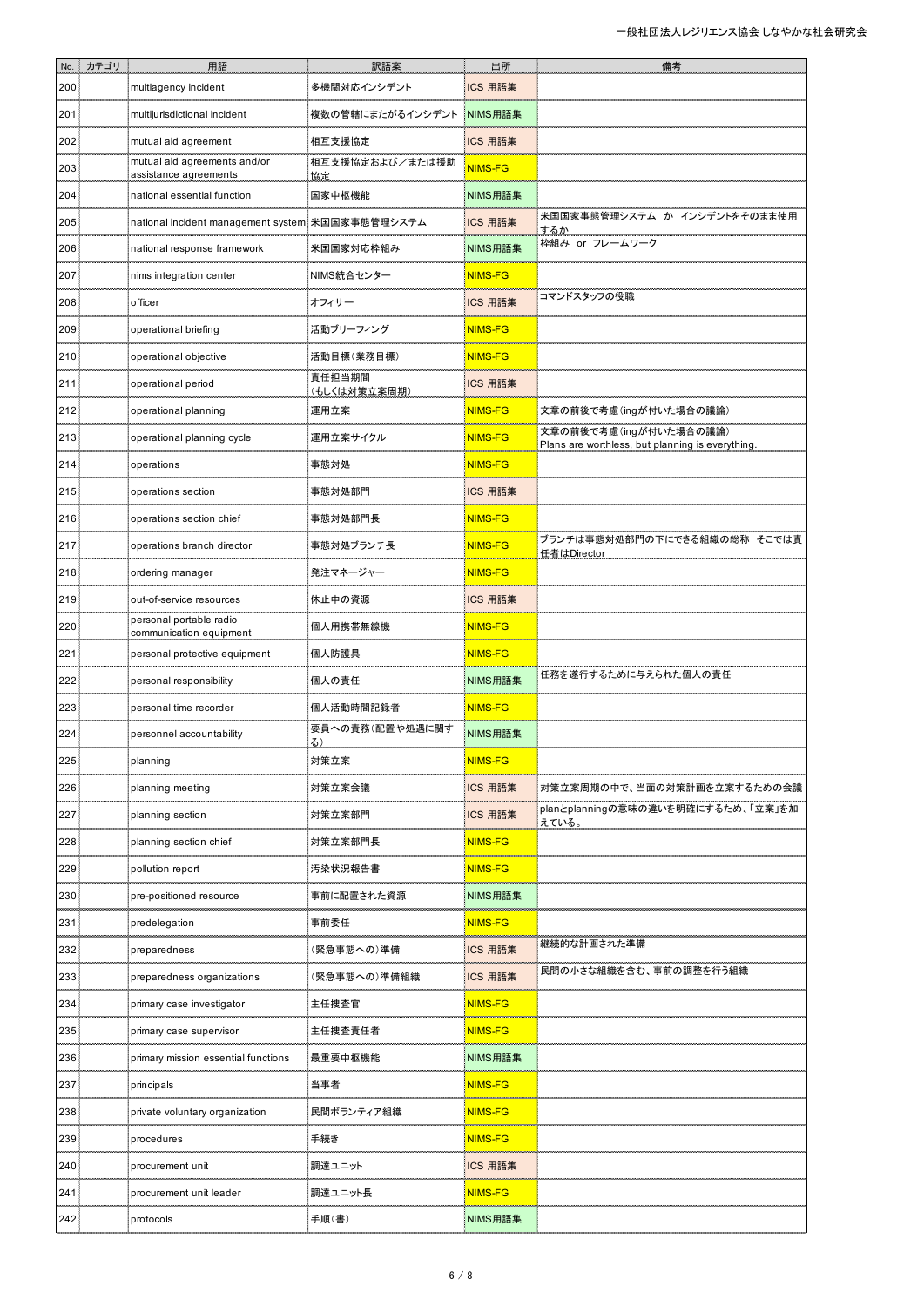|     | No. カテゴリ | 用語                              | 訳語案           | 出所             | 備考                                                                                                                                                                                                                                                                                                                                                                                                                                           |
|-----|----------|---------------------------------|---------------|----------------|----------------------------------------------------------------------------------------------------------------------------------------------------------------------------------------------------------------------------------------------------------------------------------------------------------------------------------------------------------------------------------------------------------------------------------------------|
| 243 |          | public information              | 広報            | NIMS用語集        |                                                                                                                                                                                                                                                                                                                                                                                                                                              |
| 244 |          | public information officer      | 広報責任者         | ICS 用語集        |                                                                                                                                                                                                                                                                                                                                                                                                                                              |
| 245 |          | publications management         | 関係書類マネジメント    | NIMS用語集        | 関係書類には教育コンテンツや書式などを含む                                                                                                                                                                                                                                                                                                                                                                                                                        |
| 246 |          | qualification and certification | 資格認証          | NIMS-FG        | 認定(accreditation)と認証(certification)qualification and<br>certificationはセット 能力の見える化をするために資格制度を<br>つくり個人に認証すること                                                                                                                                                                                                                                                                                                                                 |
| 247 |          | recorders                       | 情報記録者         | ICS 用語集        |                                                                                                                                                                                                                                                                                                                                                                                                                                              |
| 248 |          | recovery plan                   | 復旧計画          | NIMS用語集        |                                                                                                                                                                                                                                                                                                                                                                                                                                              |
| 249 |          | reimbursement                   | 費用償還          | NIMS用語集        |                                                                                                                                                                                                                                                                                                                                                                                                                                              |
| 250 |          | reporting locations             | 報告拠点          | ICS 用語集        |                                                                                                                                                                                                                                                                                                                                                                                                                                              |
| 251 |          | representative                  | 代表者           | NIMS-FG        |                                                                                                                                                                                                                                                                                                                                                                                                                                              |
| 252 |          | request for information         | 資料請求          | NIMS-FG        |                                                                                                                                                                                                                                                                                                                                                                                                                                              |
| 253 |          | resource management             | 資源マネジメント      | ICS 用語集        |                                                                                                                                                                                                                                                                                                                                                                                                                                              |
| 254 |          | resource ordering status system | 資源調達支援システム    | NIMS-FG        | national wildfire coordinationg group<br>のシステム 人や物のデータベース what quantity of<br>resources are assigned to a fire.<br>what quantity of resources are on the way to the fire.<br>how deeply their resources have been depleted by<br>requests.<br>how soon local equipment will return from a distant<br>assignment.<br>現在はInteragency Resource Ordering Capability (IROC)に<br>なっていて、省庁間も含めて調整している<br>(https://famit.nwcg.gov/applications/IROC) |
| 255 |          | resource tracking               | 資源追跡          | NIMS用語集        |                                                                                                                                                                                                                                                                                                                                                                                                                                              |
| 256 |          | resource unit                   | 資源ユニット        | ICS 用語集        |                                                                                                                                                                                                                                                                                                                                                                                                                                              |
| 257 |          | resource unit leader            | 資源ユニット長       | <b>NIMS-FG</b> |                                                                                                                                                                                                                                                                                                                                                                                                                                              |
| 258 |          | resources status                | 資源状況          | NIMS-FG        |                                                                                                                                                                                                                                                                                                                                                                                                                                              |
| 259 |          | responder rehabilitation        | 要員復帰確認処置      | <b>NIMS-FG</b> | 消火活動を終えた要員のバイタルチェックなどを行い、再進入<br>や帰宅などができるかを確認する<br>http://www.mcftoa.org/wp-<br>content/uploads/2011/05/Section-16-Emergency-<br>Responder-Rehab1.pdf                                                                                                                                                                                                                                                                                        |
| 260 |          | response personnel              | 対応要員          | <b>NIMS-FG</b> |                                                                                                                                                                                                                                                                                                                                                                                                                                              |
| 261 |          | retrograde                      | 資源の返却         | NIMS用語集        |                                                                                                                                                                                                                                                                                                                                                                                                                                              |
| 262 |          | safety officer                  | 安全責任者         | ICS 用語集        |                                                                                                                                                                                                                                                                                                                                                                                                                                              |
| 263 |          | search and rescue               | 捜索救助          | NIMS-FG        |                                                                                                                                                                                                                                                                                                                                                                                                                                              |
| 264 |          | section                         | 部門            | NIMS-FG        |                                                                                                                                                                                                                                                                                                                                                                                                                                              |
| 265 |          | security manager                | セキュリティーマネージャー | <b>NIMS-FG</b> |                                                                                                                                                                                                                                                                                                                                                                                                                                              |
| 266 |          | segment                         | 区域            | ICS 用語集        |                                                                                                                                                                                                                                                                                                                                                                                                                                              |
| 267 |          | service branch                  | サービスブランチ      | ICS 用語集        |                                                                                                                                                                                                                                                                                                                                                                                                                                              |
| 268 |          | service branch director         | サービス ブランチ責任者  | <b>NIMS-FG</b> |                                                                                                                                                                                                                                                                                                                                                                                                                                              |
| 269 |          | single resource                 | 単一資源          | ICS 用語集        |                                                                                                                                                                                                                                                                                                                                                                                                                                              |
| 270 |          | single resource boss            | 単一資源の責任者      | NIMS-FG        | Strike TeamやTask Forceにある単一資源ごとの責任者のこ<br><u>とであり、Leaderの下に位置する</u>                                                                                                                                                                                                                                                                                                                                                                           |
| 271 |          | situation report                | 状況報告          | NIMS用語集        |                                                                                                                                                                                                                                                                                                                                                                                                                                              |
| 272 |          | situation status                | 状況報告書         | <b>NIMS-FG</b> |                                                                                                                                                                                                                                                                                                                                                                                                                                              |
| 273 |          | situation unit                  | 状況分析ユニット      | ICS 用語集        |                                                                                                                                                                                                                                                                                                                                                                                                                                              |
| 274 |          | situation unit leader           | 状況分析ユニット長     | NIMS-FG        |                                                                                                                                                                                                                                                                                                                                                                                                                                              |
| 275 |          | span of control                 | 直接指揮限界        | ICS 用語集        | 心理学における magical number 7 (人間が短期的に記銘でき<br>るのは7つのかたまり程度が限界)の原理に基づく。                                                                                                                                                                                                                                                                                                                                                                            |
| 276 |          | special needs population        | 特別要援護者        | NIMS用語集        |                                                                                                                                                                                                                                                                                                                                                                                                                                              |
| 277 |          | staging                         | 集結            | NIMS-FG        | ー旦集結して、任務を与えられるまで待機する場所という意味<br>(集結は一旦集まって、準備をしたり待機をする意味)                                                                                                                                                                                                                                                                                                                                                                                    |
| 278 |          | staging area manager            | 集結拠点責任者       | <b>NIMS-FG</b> |                                                                                                                                                                                                                                                                                                                                                                                                                                              |